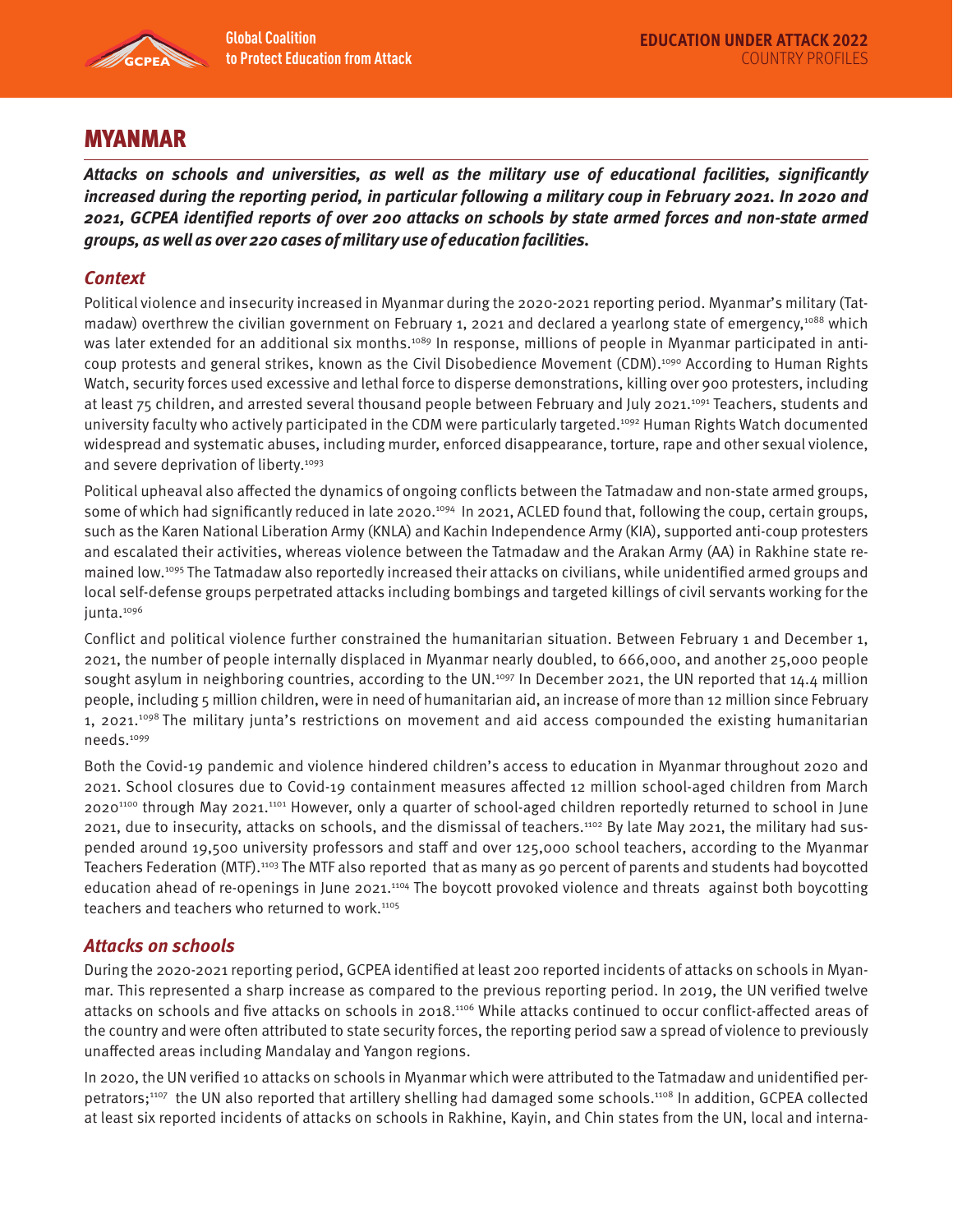tional media, and non-governmental organizations.<sup>1109</sup> Attacks consisted of threats, arson, airstrikes, and shelling. Examples included:

- The UN and media sources reported that on February 13, 2020, an artillery shell struck the Basic Education Post-Primary School in Kha Mhwe Chaung village, Buthidaung township, Rakhine state. The blast injured around 20 school children, some of whom were reportedly playing in the school yard at the time of the attack.<sup>1110</sup>
- An eyewitness reported to Amnesty International that on March 29, 2020, Tatmadaw soldiers burned a school building and ten houses in a village in Minbya township, Rakhine state.<sup>1111</sup>
- On May 16, 2020, an unidentified armed party burnt down a middle school and around 200 houses, in Let Kar village in Mrauk-U township, Rakhine state, according to Human Rights Watch and Radio Free Asia. The military accused the Arakan Army (AA) of perpetrating the attack, whereas villagers reported that the Tatmadaw had attacked the village.<sup>1112</sup>

In 2021, GCPEA collated at least 190 reported incidents of attacks on schools from local and international media and NGOs,1113 an increase of 1,800 percent as compared to the previous year. At least 160 of these incidents involved the reported use of explosives.1114 Similarly, between February 1 and September 22, 2021, the UN reported at least 192 attacks on both schools and school personnel; however, GCPEPA could not determine how many were attacks on schools and whether any of the UN's count overlapped with GCPEA's.<sup>1115</sup> Around half of the attacks in 2021 occurred in May, the majority of which involved explosive weapons used by unknown armed groups and which caused numerous injuries as well as damage to education facilities, according to GCPEA and Save the Children.1116 The State Administration Council in Myanmar reported that 444 schools were allegedly damaged or destroyed between February 1 and November 15, 2021, although this was unverified.1117 While parties to the conflict rarely claimed responsibility for attacks, armed groups often pointed to the Tatmadaw or pro-junta militias, while the Tatmadaw frequently accused non-state armed groups of perpetrating attacks on schools.1118 While attacks largely consisted of improvised explosive devices, GCPEA also identified reports of arson, shelling, and airstrikes. Following the February 2021 coup, GCPEA identified reports of attacks on schools in states and regions previously less affected by conflict, such as Mandalay, Magway, Mon, Sagaing, and Yangon.

#### Examples included:

- International media and local media and civil society reported that on March 9, 2021, armed forces raided a vocational school in Shwepyithar township, Yangon, and looted equipment and motorcycles from the building. The director and three trainees were reportedly arrested. According to his family, the director died the same day and had signs of torture on his body.<sup>1119</sup>
- Save the Children reported that airstrikes hit a school in the south-eastern state of Kayin on or around March 27, 2021, destroying the building which was empty at the time of the attack.<sup>1120</sup>
- On June 2, 2021, airstrikes allegedly conducted by the Tatmadaw struck a school in Da Lu village, Tanai township, Kachin state, according to media sources.<sup>1121</sup>
- Local media sources reported that on June 2, 2021, a bomb exploded at a high school in Ta Loke Htaw village, Twantay district, Yangon.1122
- On June 22, 2021, a bomb exploded under a table in a high school in Moemauk, Bhamo district, Kachin state, according to local media sources. The explosion injured a teacher, a school guard, and the guard's son.<sup>1123</sup>
- Local media reported that on December 13, 2021, the Myanmar army fired shells at Ke Bar village, Sagaing region, and then set fire to more than 100 houses as well as destroying a school.<sup>1124</sup>

### **Attacks on school students, teachers, and other education personnel**

In the 2020-2021 reporting period, GCPEA identified at least 12 reported attacks on school students, teachers, and other education personnel in Myanmar. In the period covered by Education under Attack 2020, GCPEA identified occasional reports of such attacks, with only one incident in each 2018 and 2019, along with anecdotal evidence of shelling affecting students on the way to and from school.<sup>1125</sup>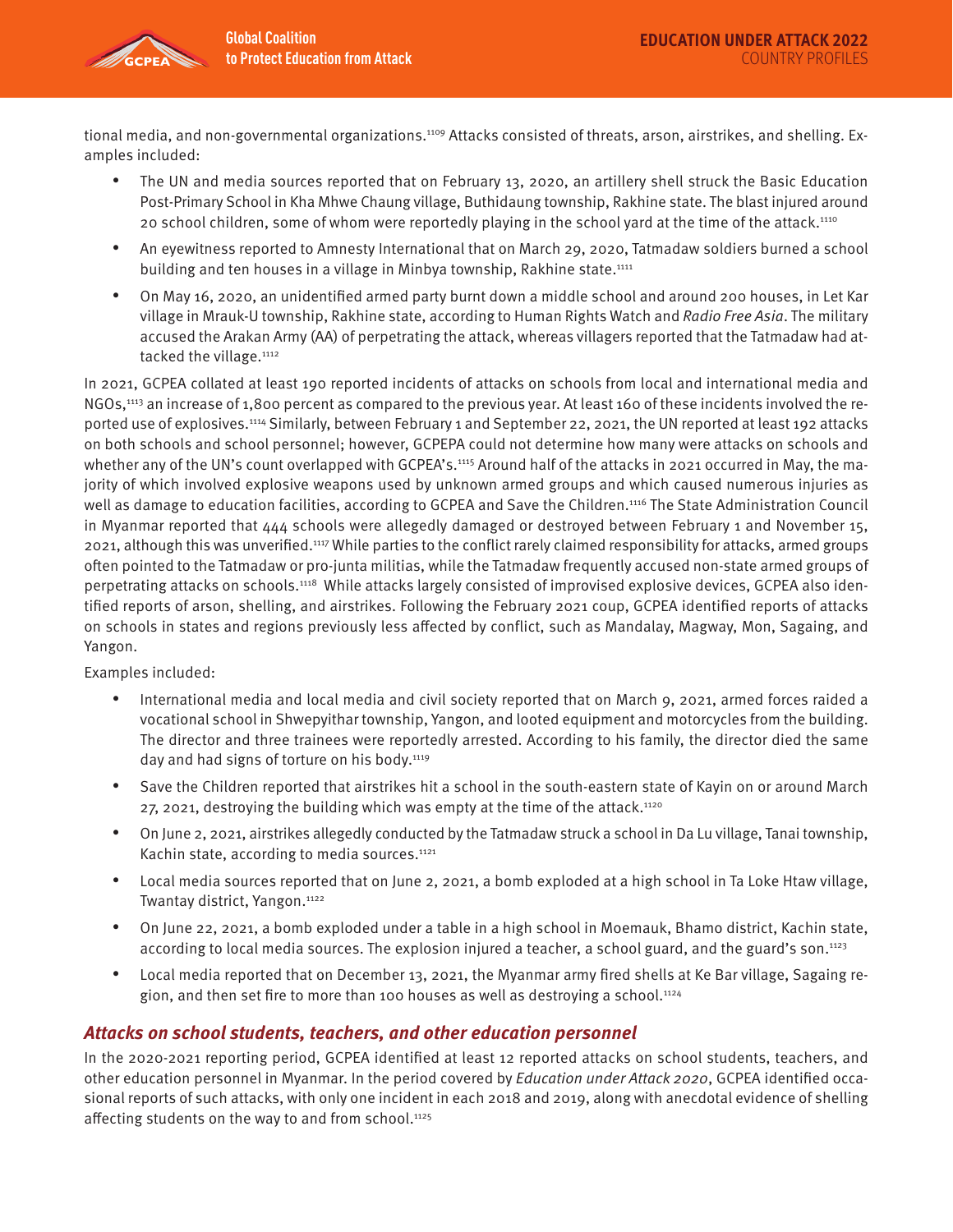In 2020, GCPEA collected two reports of attacks on school students and teachers, both of which involved explosive weapons:

- Local media sources reported that on January 7, 2020, an explosion killed or injured around 10 school children and one teacher near Htate Htoo Pauk village Buthidaung township, Rakhine state. The children, aged eight to ten, were gathering firewood.<sup>1126</sup>
- On September 8, 2020, artillery shelling hit two seven-year-old children and a teacher in Nyaung Kan village, Myebon Township, Rakhine state, according to a local media report. The two children were on their way to school at the time of the attack, whereas the teacher's location was not reported.<sup>1127</sup>

In 2021, GCPEA identified at least ten reported incidents of attack on school students, teachers, and other education personnel.1128 While many school students and teachers were affected by the military's crackdown on participants of the CDM, students and teachers appeared to be targeted for their political activity and were not targeted at or on the way to or from school. Some examples included:

- On June 7, 2021, Boarder Guard Forces allegedly threatened to prosecute students and their families if they did not to attend school in Wepyan village, Hpa-an district, Kayin state.1129 According to the media report, some families in the village had not yet sent children back to school.
- On June 16, 2021, a deputy education officer was allegedly shot and killed in front of a high school in Thanlyin-Kyauktan township, Yangon region, by unknown perpetrators.<sup>1130</sup>
- On November 5, 2021, a female high school teacher was reportedly shot and killed in a taxi while on her way to work in North Okkalapa township, Yangon region; an armed group claimed responsibility for the attack.<sup>1131</sup>

## **Military use of schools and universities**

GCPEA identified over 220 cases of military use during the 2020-2021 reporting period. The military use of schools and universities increased sharply in 2021 as compared to earlier years. By comparison, the UN verified in 51 cases of military use of schools in 2019 and reported 30 cases in 2018.<sup>1132</sup>

In 2020, the UN verified 30 cases of military use in Myanmar.1133 In the same year, GCPEA collected six reports of military use of schools as bases or detention centers in Rakhine state from media and human rights organizations, some of which may have been included in UN tallies.<sup>1134</sup> example:

- A local human rights monitor reported that on January 4, 2020, Tatmadaw forces used a school in a village in Ann township, Rakhine state, to detain a woman and her son. The troops, who reportedly accused her husband of storing weapons for AA, allegedly tortured the detained woman.1135
- Radio Free Asia received eyewitness reports that on March 13, 2020, Tatmadaw soldiers instructed residents of Tin Ma Thit village, Kyauktaw township, Rakhine state, to gather at the village's school where they proceeded to arrest eight residents and transported them to an unknown location.<sup>1136</sup>
- Radio Free Asia reported that around May 5, 2020, Tatmadaw soldiers placed heavy weapons in front of the primary school in Min village, Minbya township, Rakhine state, and allegedly launched an operation. The report also claimed that the soldiers used the school and houses around it as temporary lodging.1137

In 2021, the military use of both schools and universities sharply increased and spread to new areas of the country, as a part of the military's response to the CDM. Between February and September 2021, the UN reported that 176 education facilities had been used for military purposes.1138 The UN had also received information that security forces had injured teachers in at least one school while taking over the building.1139 In addition, GCPEA identified over 80 reported incidents of the military use of schools and universities in 2021 from NGO and media sources.<sup>1140</sup> These reports described the military occupation of schools in eleven states and regions, including Yangon and Mandalay, beginning in March 2021. It was unclear if these incidents overlapped with the number of incidents reported by the UN. According to media sources, the Tatmadaw occupied several schools, universities, and other public buildings on March 7, 2021, as part a coordinated military act.1141 Reports often described community and student resistance to the use of education buildings. Examples included: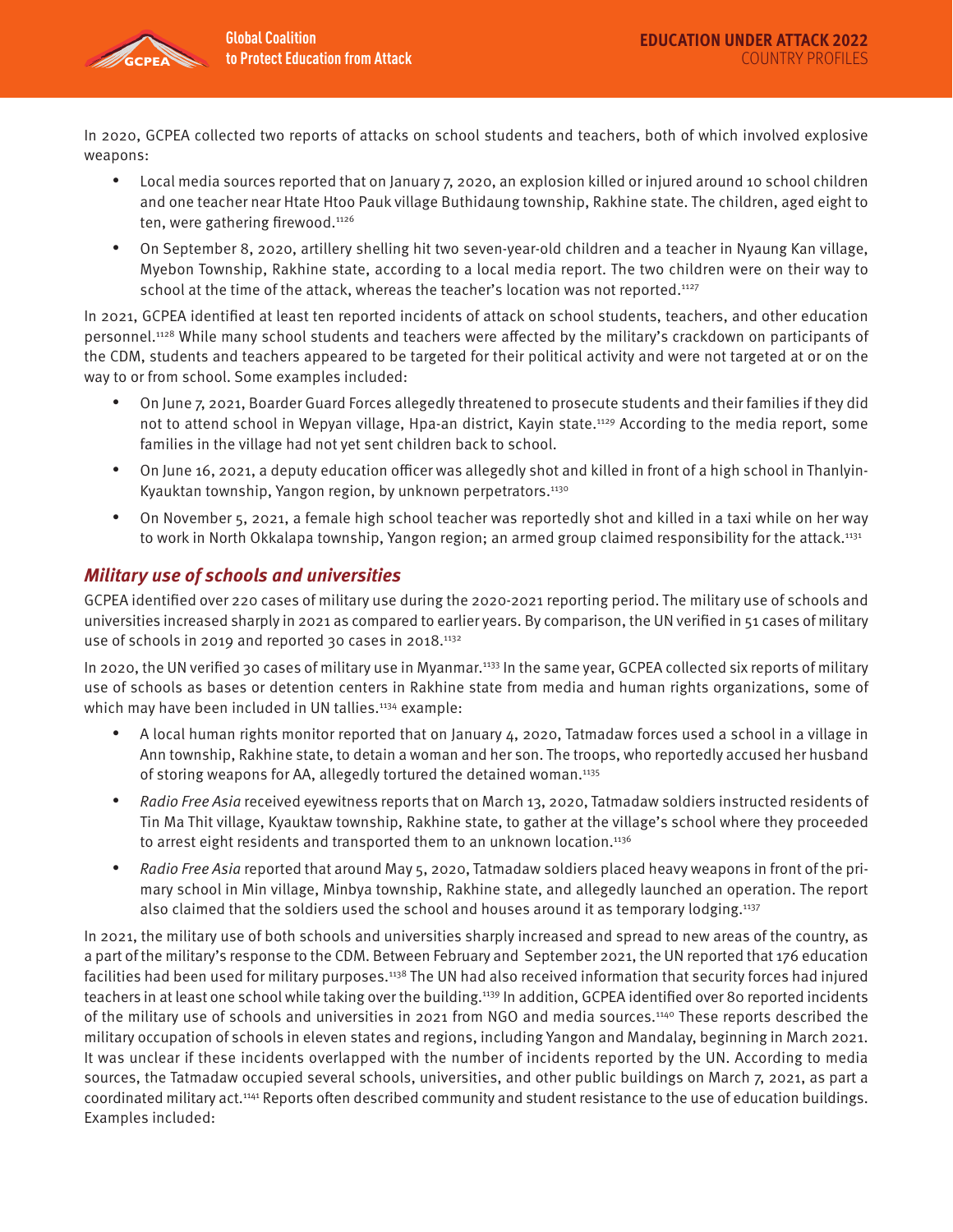

- On March 7, 2021, soldiers forcibly entered Mandalay Technical University in Mandalay city and shot teargas and rubber bullets to vacate students and staff from the campus, according to Scholars at Risk and local media. The report also mentioned that soldiers intended to halt anti-coup protest activities.1142 Media sources reported on March 8, 2021, that security forces had occupied all universities in Mandalay city;<sup>1143</sup> at least seven universities operated in Mandalay in 2021.<sup>1144</sup>
- Local media reported that on March 9, 2021, in Dawei township, Dawei district, Tanintharyi region, state security forces occupied Dawei Computer University, Dawei Technological University, and Dawei University as base camps, along with a hospital and other civilian buildings. The military allegedly fired gunshots at local residents who opposed the occupations.<sup>1145</sup>
- Media sources reported that on March 17, 2021, Tatmadaw soldiers stayed in an unspecified number of schools and monasteries in villages in Pekon township, Taunggyi district, Shan state, at the border of Shan and Kayah states. Media reported that that military arrested 20 villagers who protested the use of the civilian buildings, later releasing 18.<sup>1146</sup>
- On April 9, 2021, Tatmadaw conducted a violent crackdown on anti-coup protesters in Bago city, killing more than 80 people, according to media sources,<sup>1147</sup> after which they reportedly stacked dead bodies in a school compound.1148
- The BBC and local media reported that on December 23, 2021, in Natchaung village, Sagaing region, soldiers stationed in the village school carried out a military operation. Local media reported that an armed resistance group attacked the school and that around 100 soldiers were stationed inside.1149

## **Attacks on higher education**

During the 2020-2021 reporting period, GCPEA collected over 20 reports of attacks on higher education students, staff, and facilities, most which occurred in 2021. Some of these attacks occurred as Tatmadaw took over university campuses. Attacks on higher education appeared to increase as compared to earlier years. GCPEA collected around four incidents of attacks on higher education students in 2018 and 2019 combined.1150

In 2020, GCPEA collected one reported attack on higher education. On September 27, 2020, police reportedly arrested several students inside a student union office on campus at Pakokku University, Magway Region. The students had reportedly participated in peaceful protests.<sup>1151</sup>

In 2021, GCPEA identified eight reported attacks on higher education students and staff,<sup>1152</sup> along with 12 reported attacks on university facilities.1153 After the military coup in 2021, armed forces began a violent crackdown against dissidents that included the targeting of student leaders and the storming and occupation of universities, amongst other public buildings (See above).1154 These attacks appeared to escalate in March 2021. Examples included:

- Scholars at Risk and local media reported that on February 14, 2021, 20 soldiers raided Myanmar Aerospace Engineering University in Meiktila city, Mandalay region. Over the course of 30 minutes, the soldiers allegedly threatened students and staff to comply with military orders.<sup>1155</sup>
- Scholars at Risk and media sources reported that security forces wearing civilian attire arrested a faculty member of University of Yangon, in Yangon city, on March 2, 2021. The arrest allegedly occurred at the campus gates where students and staff had met to protest; police also used force to disperse the remaining protesters.<sup>1156</sup>
- On March 7, 2021, students gathered to protest the occupation of Yenangyaung University by military forces, in Yenangyaung, Magway region, according to Radio Free Asia. Police allegedly used force, fired teargas, and shot rubber bullets, injuring at least two students; four students were also reportedly arrested.1157
- On May 14, 2021, a bomb exploded at Taunggyi Technological University in Taungyii town, Shan state, according to local media reports. Students were allegedly in class at the time of the explosion; reports identified that one civilian was injured and another was killed but did not specify their status as students or personnel.<sup>1158</sup> A local people's defense group had allegedly taken responsibility for the attack, according to media sources.1159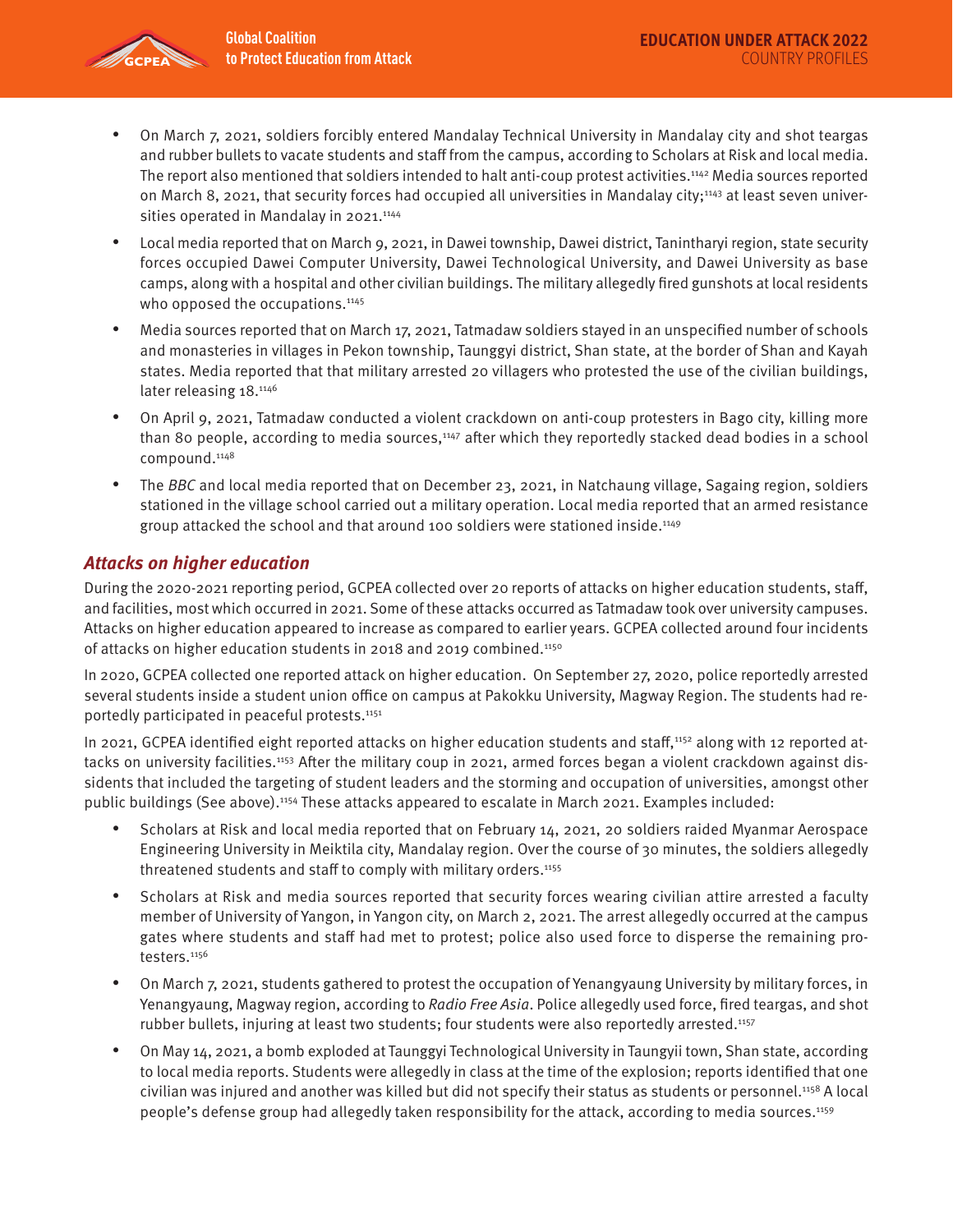

<sup>1088</sup> Human Rights Watch, "Myanmar: Post Coup Legal Changes Erode Human Rights," Human Rights Watch news release, March 2, 2021. Al Jazeera, "Full text of Myanmar army statement on state of emergency," Al Jazeera, February 1, 2021.

1089 BBC, "Myanmar: State of emergency extended with coup leader as PM," BBC, August 1, 2021. Khine Lin Kyaw, "Myanmar Extends State of Emergency as Coup Anniversary Nears", Bloomberg Quint, January 31, 2022.

1090 Hannah Beech, "Myanmar's Protests Are Growing, Defying Threats and Snipers," The New York Times, March 14, 2021. Tommy Walker, "How Myanmar's Civil Disobedience Movement Is Pushing Back Against the Coup," Voice of America, February 27, 2021.

1091 "Myanmar: Coup Leads to Crimes Against Humanity," Human Rights Watch news brief, July 31, 2021.

1092 Naw Say Phaw Waa, "Military invades campuses, student leaders tortured," University World News, March 18, 2021. Scholars at Risk, Free to Think 2021, (New York: Scholars at Risk, 2021), p. 74.

"Violence Against or Obstruction of Education in Myanmar February-May 2021," Insecurity Insight, July 31, 2021, p. 4.

1093 Human Rights Watch, World Report 2022: Events of 2021, Myanmar chapter.

1094 ACLED, "Covid-19 Disorder Tracker: Spotlight, Myanmar," ACLED Spotlight Report, November 2, 2020. ACLED, "2020 Elections in Myanmar: Political Violence and Demonstration Trends," ACLED report, November 6, 2020. Elliott Bynum, Roudabeh Kishi, Sogand Afkari, and Sam Jones (Eds), Ten Conflicts to Worry about in 2021,ACLED, April 2021, p. 11.

1095 Elliott Bynum, "Myanmar's Spring Revolution," ACLED, July 22, 2021.

1096 Elliott Bynum, "Myanmar's Spring Revolution," ACLED, July 22, 2021.

1097 "Myanmar Update as of 01 August 2021," UNHCR Regional Bureau for Asia and Pacific, August 1, 2021, p. 1. UNHCR, "Myanmar Emergency Update (as of 17 December 2021)," December 17, 2021, p. 1.

1098 "Myanmar Humanitarian Snapshot (August 2021)," OCHA, August 17, 2021.UNICEF, "Humanitarian Action for Children 2022 - Myanmar," December 7, 2021, p. 1.

1099 "Myanmar: Junta Blocks Lifesaving Aid," Human Rights Watch news release, December 13, 2021.

1100 "UNICEF Education COVID-19 Response Update – October," UNICEF East Asia and Pacific Regional Office, October 28, 2020.

1101 "Myanmar: more than 100 attacks on schools in May," Save the Children news release, June 11, 2021.

1102 Ibid.

1103 "More than 125,000 Myanmar teachers suspended for opposing coup," Reuters, May 22, 2021.

1104 "Burmese military junta crackdown on 125,000 teachers and try to take over schools," Education International, June 15, 2021.

1105 AFP, "School's out for Myanmar students defying junta threats," France24, June 1, 2021. Reuters, "Myanmar's military rulers suspend more than 125,000 teachers for opposing coup," The Guardian, May 22, 2021.

1106 GCPEA, Education under Attack 2020, Myanmar chapter, pp. 170-171.

1107 UN Security Council, "Children and armed conflict: Report of the Secretary-General," A/75/873-S/2021/437, May 6, 2021, para. 124.

<sup>1108</sup> UN Human Rights Council, "Annual Report of the United Nations High Commissioner for Human Rights on the situation of human rights of Rohingya Muslims and other minorities in Myanmar," A/HRC/45/5, September 3, 2020, p.3.

1109A full list of references can be found on GCPEA's website, https://protectingeducation.org/wp-content/uploads/eua\_2022\_references.pdf

1110 "Statement on the injury of at least 17 school children, in Buthidaung township, Rakhine State, Myanmar," UNICEF statement, February 14, 2020. AFP, "20 children injured as Myanmar school hit by mortar," The Daily Mail, February 13, 2020. "Shelling wounds at least 19 children in Myanmar's Rakhine: authorities," Reuters, February 13, 2020. Esther Htusan, "Briefing: The growing emergency on Myanmar's newest battleground," The New Humanitarian, February 18, 2020. "MTF demands remedies for children injured in heavy shelling," Eleven Myanmar, February 16, 2020.

1111 "Myanmar: Indiscriminate airstrikes kill civilians as Rakhine conflict worsens," Amnesty International news release, July 8, 2020.

1112 "Rakhine Squatters Ordered to Vacate Former Rohingya Quarter in Myanmar's Sittwe Township," Radio Free Asia, May 18, 2020. "Myanmar: Imagery Shows 200 Buildings Burned," Human Rights Watch news release, May 26, 2020. "Imagery shows '200 buildings burned' in Myanmar's Rakhine State," Al Jazeera, May 26, 2020.

1113 A full list of references can be found on GCPEA's website, https://protectingeducation.org/wp-content/uploads/eua\_2022\_references.pdf 1114 A full list of references can be found on GCPEA's website, https://protectingeducation.org/wp-content/uploads/eua\_2022\_references.pdf

1115 UNICEF, "Humanitarian Situation Report No. 6," UNICEF, September 2021, p. 2.

1116 See: "Myanmar: More Than 100 Attacks On Schools In May," Save the Children news release, June 11, 2021.

1117 "Boycott and bombings mar Myanmar's new school year," Reuters, June 2, 2021. Bo Bo Myint, "Bombs explode in front of high school and primary school in Paung Township," Eleven Media Group, November 24, 2021. Ministry of Information, Union Government of Myanmar, "Myanmar Government Prioritizing Economic Recovery," Bloomberg, December 8, 2021.

1118 "Boycott and bombings mar Myanmar's new school year," Reuters, June 2, 2021.

<sup>1119</sup> Democratic Voice of Burma, as cited in ACLED, Event ID MMR13359. Global Voices South East Asia, "Timeline of the second month of military coup and terror in Myanmar," Global Voices, March 28, 2021. The "Myanmar Media Groups Vow to Defy Junta's Publishing Bans," The Irrawaddy, March 9, 2021 Democratic Voice of Burma, as cited in ACLED, Event ID MMR13427. Luke Harding, "Outrage in Myanmar after activist allegedly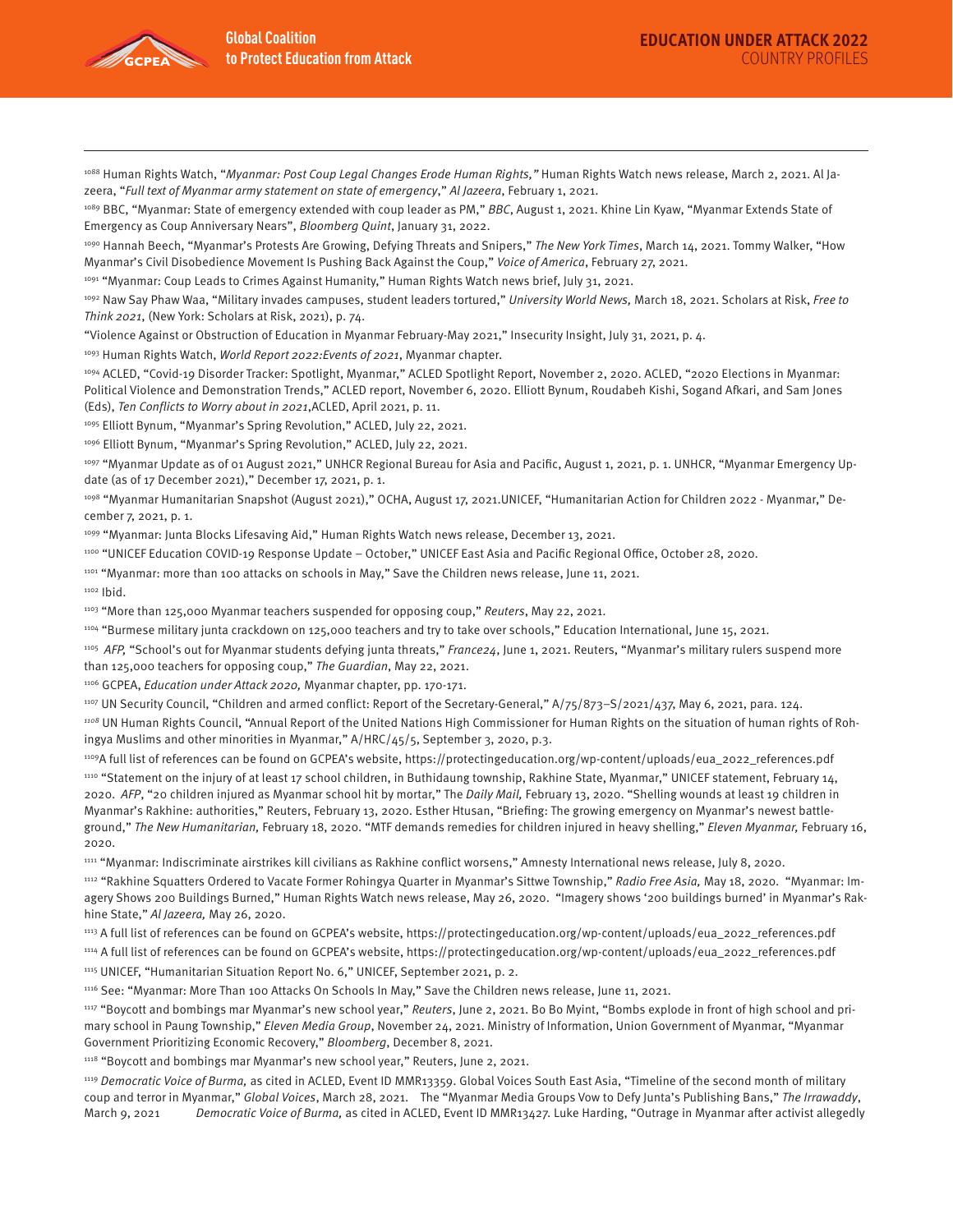

tortured to death," The Guardian, March 15, 2021.

1120 Morgan Winsor, "Myanmar's military junta has reportedly killed at least 43 children since coup," ABC News, April 2, 2021.

1121 "Tatmadaw Airstrikes Target Tanai Township," Kachin News Group, June 6, 2021. Kachin News Group; Kachinland News, as cited in ACLED, Event ID MMR18259.

1122 "Myanmar Daily Post-Coup Update: June 2," The Irrawaddy, June 3, 2021. Democratic Voice of Burma, as cited in ACLED, Event ID MMR18256.

1123 "Spring Revolution Daily News for 22 June 2021," Mizzima, June 23, 2021. Eleven Media Group, as cited in ACLED, Event ID MMR19112.

1124 Maung Shwe Wah, "Myanmar military torches 100 homes in Sagaing Region village," Myanmar Now, December 14, 2021.

1125 GCPEA, Education under Attack 2020, Myanmar chapter, p. 171.

1126 "Injured teacher says artillery fire killed, wounded children in Buthidaung," BNI Online, January 11, 2020. Development Media Group; Radio Free Asia, as cited in ACLED, Event ID MMR9490. Min Aung Kkhine, "Mine Blast Kills 4 Rohingya Children in Myanmar's Rakhine State," The Irrawaddy, January 8, 2020.

<sup>1127</sup> Saung Zar Kyi, "Four killed including two children and a schoolteacher after artillery strike on Myebon village," Narinjara News, September 9, 2020. Phadu Tun Aung, "Military blamed for Rakhine shelling that killed five, including two seven-year-old children," Myanmar Now, September 8, 2020. Narinjara News, as cited in ACLED, Event ID MMR10553.

1128 A full list of references can be found on GCPEA's website, https://protectingeducation.org/wp-content/uploads/eua\_2022\_references.pdf 1129 "Locals say BGF is pressuring children to go to school," Karen Information Center, June 9, 2021.

1130 "Spring Revolution Daily News for 16 June 2021," Mizzima, June 17, 2021.

1131 Allegra Mendelson, "Myanmar students boycott classes following school reopening," Al Jazeera, November 17, 2021. Eleven Media Group; Democratic Voice of Burma; Network Media Group, as cited in ACLED, Event ID MMR24710. EMG, "Teacher shot dead in North Oakkalapa Township," Eleven Media Group, November 5, 2021.

1132 UN Security Council, "Children and armed conflict: report of the Secretary-General," A/74/845-S/2020/525, June 9, 2020, para. 127. UN Security Council, "Children and armed conflict: report of the Secretary-General," A/73/907–S/2019/509, July 30, 2019, para. 131.

1133 UN Security Council, "Children and armed conflict: Report of the Secretary-General," A/75/873-S/2021/437, May 6, 2021, para. 125.

1134 A full list of references can be found on GCPEA's website, https://protectingeducation.org/wp-content/uploads/eua\_2022\_references.pdf

1135 Chin Human Rights Organization, "Individual Submission to the UN Universal Periodic Review Burman/Myanmar," 37th Session of the UPR Working Group of the Human Rights Council, July 2020, p. 5.

1136 "Families of 18 Mis sing Rakhines Get First Interview With Myanmar Police Since March Disappearance," Radio Free Asia, December 30, 2020. 1137 Radio Free Asia; Development Media Group, as cited in ACLED, Event ID MMR10175. "Myanmar Military Column, Artillery Firings Displace Rakhine Villagers," Radio Free Asia, May 7, 2020.

1138 "Myanmar School Attacks Unacceptable Says UNICEF," The Irrawaddy, June 3, 2021. "Humanitarian Situation Report No. 2, April 2021," UNICEF, April 2021, p. 2.

UNICEF, "Humanitarian Situation Report No. 6," UNICEF, September 2021, p. 2.

1139 "Occupation of schools by security forces in Myanmar is a serious violation of children's rights," Joint Statement of Save the Children, UNESCO and UNICEF, March 19, 2021.

1140 A full list of references can be found on GCPEA's website, https://protectingeducation.org/wp-content/uploads/eua\_2022\_references.pdf

1141 Myanmar Now, "Military deploys troops to public buildings around the country," Myanmar Now, March 8, 2021.

1142 Scholars at Risk, Academic Freedom Monitor, Mandalay Technological University, March 07, 2021. "More than 70 people arrested in Mandalay for resisting military dictatorship," Myanmar Now [no date].

1143 The Irrawaddy, "Myanmar Military Regime's Forces Establish Bases at Civilian Schools, Universities, and Hospitals," The Irrawaddy, March 8, 2021.

1144 "List of universities," Free Apply.

1145 Democratic Voice of Burma, as cited in ACLED, Event ID MMR13383. "04:00 PM, 10 March 2021 News Briefing," Democratic Voice of Burma, March 10, 2020.

1146 VOA; Eleven Media Group; Irrawaddy, as cited in ACLED, Event ID MMR13910. "Shan Villagers Flee Myanmar Military Raid after Four Soldiers Die," The Irrawaddy, March 21, 2021.

1147 "Witnesses to Bago killings describe relentless military onslaught against Myanmar civilian population," CNN, April 16, 2021.

1148 "Mass murders reported in Bago as troops 'drag away' injured and dead, destroy evidence of crimes," Myanmar Now, April 11, 2021. "Myanmar Junta Kills Scores of Protesters in Bago, Decrees Death Penalty for 19 in Yangon," Radio Free Asia, April 9, 2021.

1149 Democratic Voice of Burma, as cited in ACLED, Event ID MMR27292. Khin Yi Yi Zar, "Nine civilians reported dead after attack on Sagaing village," Myanmar Now, December 27, 2021. Khin Yi Yi Zaw, "Junta forces attack Kalay township village from land and air," Myanmar Now, December 25, 2021. BBC, "Helicopters storm Nat Chaung village, south of Kalemyo ( $\blacksquare$ )," BBC, December 23, 2021.

1150 GCPEA, Education under Attack 2020, Myanmar chapter, p. 172.

1151 Waiyan Moe Myint, "Myanmar Arrests 14 For Anti-War Protests, While 30 More Remain in Hiding," Radio Free Asia, September 30, 2020. Scholars at Risk, Academic Freedom Monitor, Various Institutions, September 29, 2020.

1152 A full list of references can be found on GCPEA's website, https://protectingeducation.org/wp-content/uploads/eua\_2022\_references.pdf